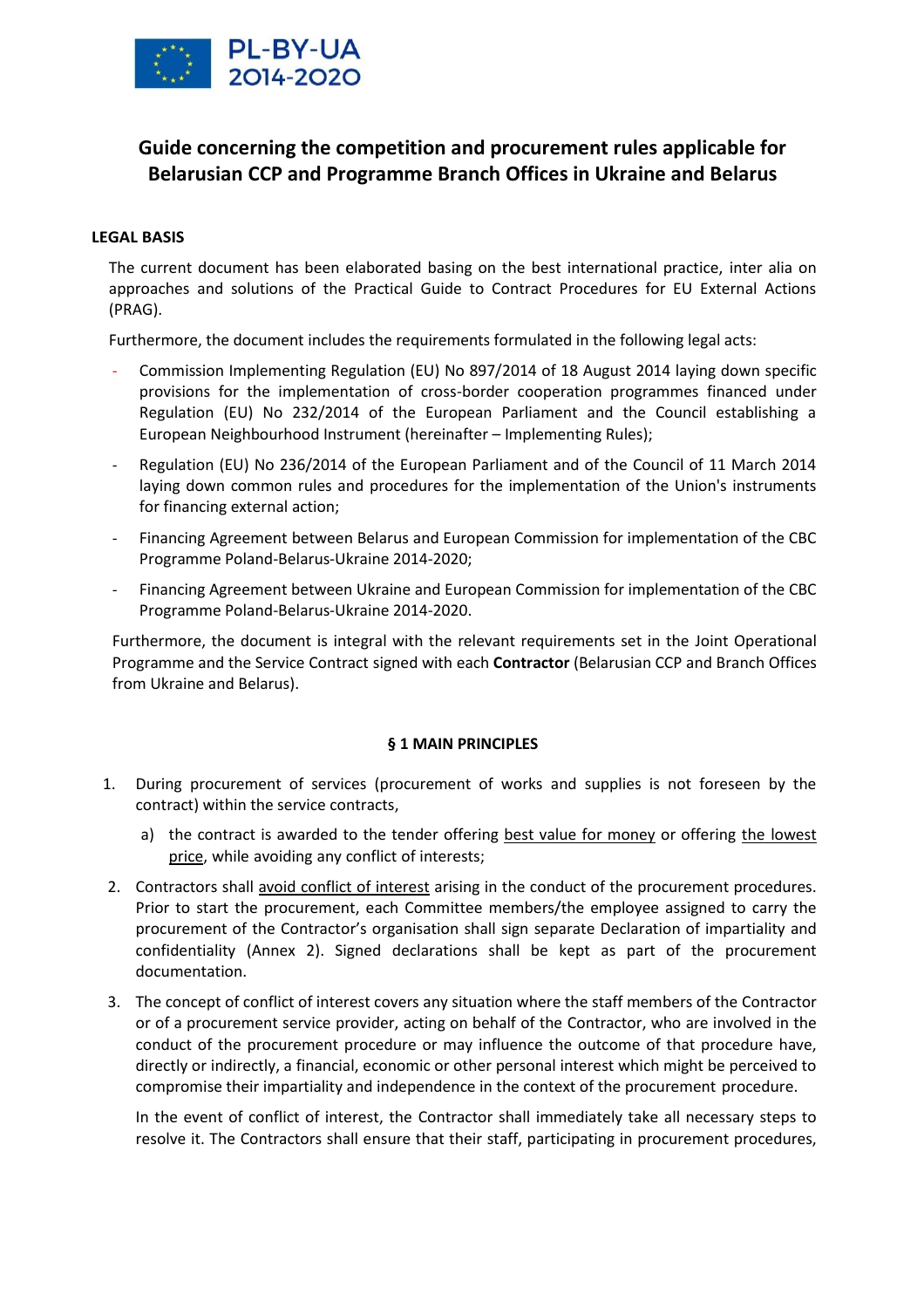

is not placed in a situation which could give rise to conflict of interests. Without prejudice to its obligation under service contract, the Contractors shall replace, immediately and without compensation from the Managing Authority of the Programme (hereinafter – MA), any member of its staff, participating in procurement procedures, in such a situation.

- 4. Service provider which can submit a tender shall mean any economic entity that may be either a natural person, or a private legal person, or a public legal person, other organisation and division thereof or any group of such persons (including consortia), which is able to offer or is offering services.
- 5. When communicating with the suppliers, Contractors must ensure integrity of information and confidentiality of tenders. If Contractors are clarifying procurement documentation, the same information must be communicated to all (potential) suppliers via appropriate channels.

# **§ 2 RULES ON NATIONALITY AND ORIGIN**

The rules of origin and nationality stipulated in art. 8 and art. 9 of the Regulation 236/2014 shall be followed in case of contracted services.

# **§ 3 GROUNDS FOR EXCLUSION FROM PARTICIPATION IN PROCUREMENT PROCEDURES**

- 1. Candidates or tenderers shall be excluded from participation in procurement procedures if:
	- a) they are bankrupt or being wound up, are having their affairs administered by the courts, have entered into an arrangement with creditors, have suspended business activities, are the subject of proceedings concerning those matters, or are in any analogous situation arising from a similar procedure provided for in national legislation or regulations;
	- b) they or persons having powers of representation, decision making or control over them have been convicted of an offence concerning their professional conduct by a judgment of a competent authority of a state which has the force of res judicata;
	- c) they have been guilty of grave professional misconduct proven by any means which the Contractor can justify including by decisions of the EIB and international organisations;
	- d) they are not in compliance with their obligations relating to the payment of social security contributions or the payment of taxes in accordance with the legal provisions of the country in which they are established or with those of the country of the Contractor or those of the country where the contract is to be performed;
	- e) they or persons having power of representation, decision making or control over them have been the subject of a judgment which has the force of res judicata for fraud, corruption, involvement in a criminal organisation, money laundering or any other illegal activity, where such illegal activity is detrimental to the Union's financial interests;
	- f) they are subject to an administrative penalty<sup>1</sup>.

<sup>1</sup> The contracting authority may impose administrative and/or financial penalties on the following: (a) contractors, candidates or tenderers in the cases referred to in point b) of § 5; (b) contractors who have been declared to be in serious breach of their obligations under contracts covered by the budget. In all cases, however, the contracting authority shall first give the person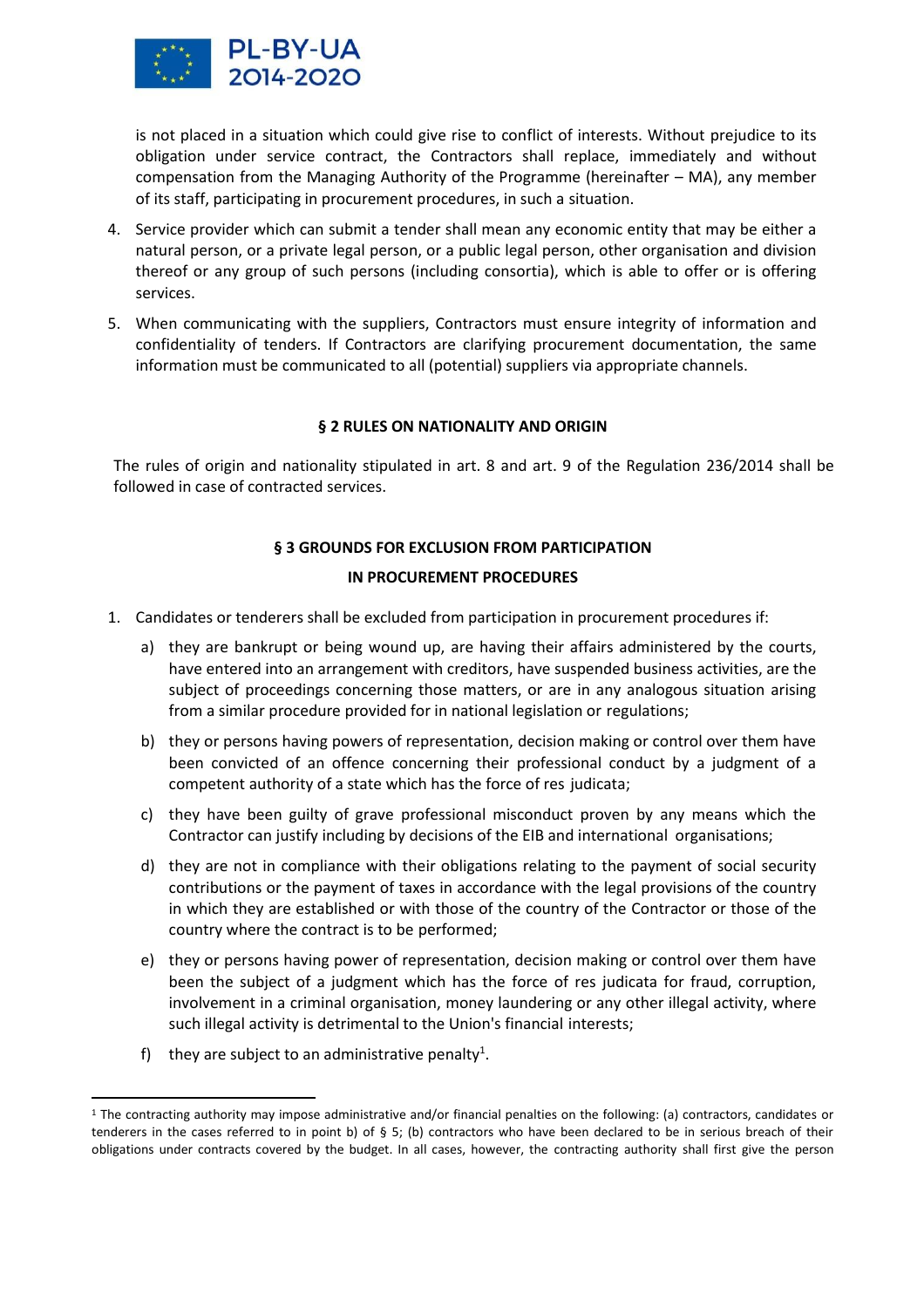

- 2. Subparagraphs a) to d) of the paragraph shall not apply in the case of the purchase of supplies on particularly advantageous terms from a supplier which is definitively winding up its business activities or from the receivers or liquidators of a bankruptcy, through an arrangement with creditors, or through a similar procedure under national law.
- 3. Subparagraphs b) and e) of the paragraph shall not apply where the candidates or tenderers can demonstrate that adequate measures have been adopted against the persons having power of representation, decision making or control over them, who are subject to a judgement as referred to in subparagraphs b) or e) of the paragraph.

# **§ 4 GROUNDS FOR EXCLUSION FROM AWARD OF CONTRACTS**

A contract may not be awarded to candidates or tenderers who, during the procurement procedure for that contract:

- a) are subject to a conflict of interests;
- b) are guilty of misrepresenting the information required by the Contractor as a condition of participation in the procurement procedure or fail to supply that information;
- c) find themselves in one of the situations of exclusion, referred to  $\S$  3, for the procurement procedure.

# **§ 5 REQUIREMENTS FOR PROCUREMENT DOCUMENTATION**

- 1. Procurement documents shall be clear, precise and without ambiguities.
- 2. In the procurement documentation at least the following information shall be provided:
	- a) qualification criteria, tender evaluation criteria and contract award criteria;
	- b) list of documents which must be provided to prove the tender's compliance with the selection criteria;
	- c) deadlines for submission of tenders;
	- d) technical specification of the procurement object;
	- e) requirement that no alternative tenders can be submitted;
	- f) main conditions of the contract.
- 3. Technical specification of the procurement object must ensure fair competition and be a nondiscriminatory with respect to all suppliers. Requirements in the technical documentation may not refer to a specific model or source, or a particular process, or to trade mark, patent, type or production with the effect of favouring or eliminating certain undertakings or certain products from participation in procurement procedure.
- 4. The contract must specify: rights and obligations of the parties; the purchased services and their exact quantities (where applicable); the price or pricing rules; settlement and payment procedures; deadlines for discharging obligations; security for discharging obligations; the procedure for settling disputes; the procedure for terminating the contract; the contract period;

concerned an opportunity to present his or her observations.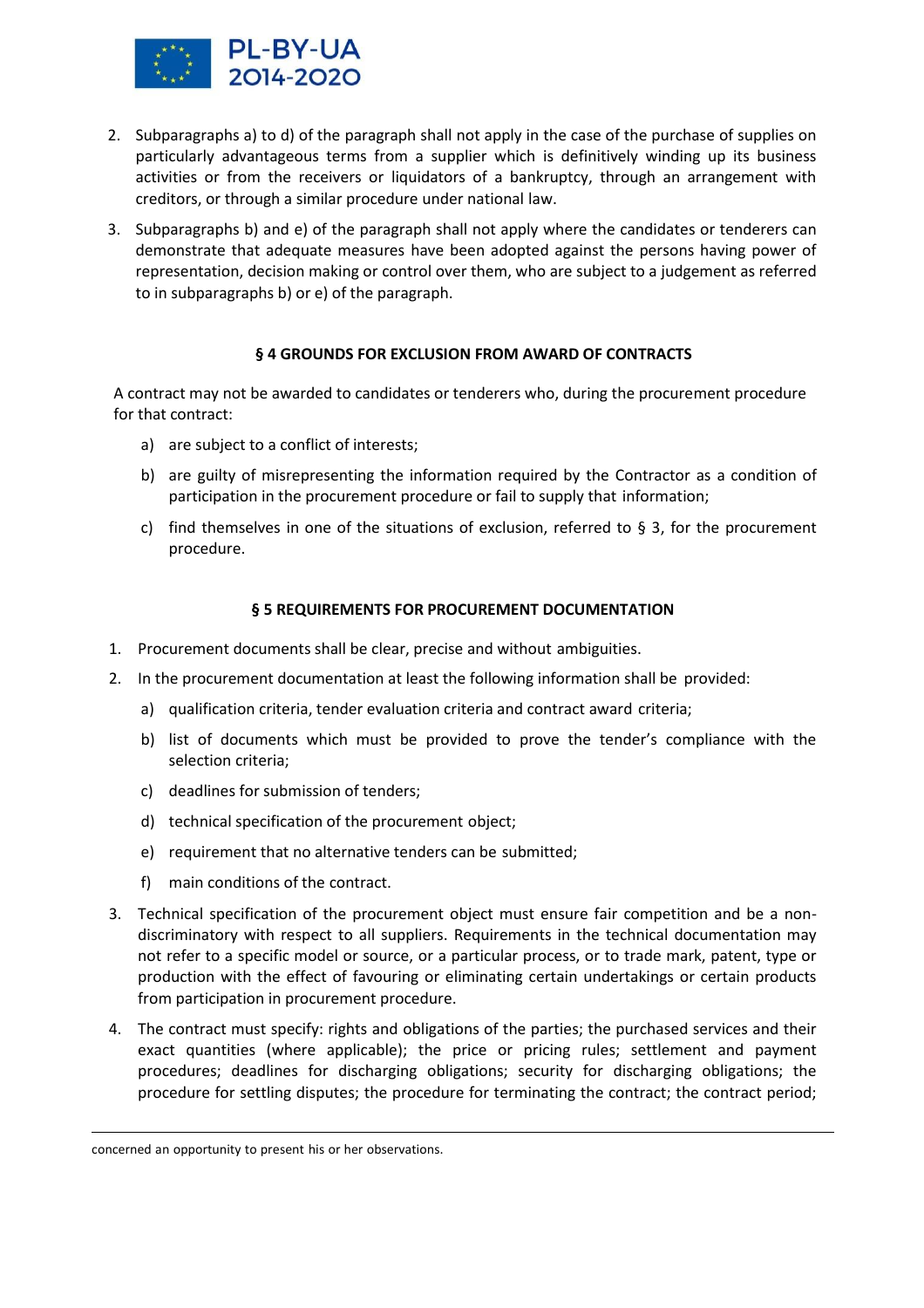

possibility of changes of the contract and its procedure.

- 5. A proper deadline shall be set for tender submission.
- 6. Visibility requirements, set by the Programme *Visibility Guidelines* shall be followed.
- 7. The procurement documents may be drafted in national language or in English.

# **§ 6 EVALUATION OF TENDERS**

- 1. Qualification criteria:
	- a) The Committee/the employee assigned to carry the procurement of the Contractor's organisation is evaluating qualification of tenderers in accordance with the criteria indicated in the procurement documentation, e.g.: whether there are no grounds for exclusion from participation in procurement procedures and award of contracts as it is indicated in § 3 and § 4; whether the supplier is a registered legal entity or individual entrepreneur; whether it has capacity to implement the contract, etc. If the tenderer does not submit some document(s) for the proof of compliance with the qualification criteria, the document(s) should be repeatedly requested by the Contractor setting the deadline for submission.
	- b) If the tender does not meet any of the requirement of qualification criteria, it must be rejected.
	- c) Evaluation of qualification must be in accordance with the requirements written in the procurement documentation. No new criteria can be raised after submission of the proposals.
	- d) No scoring is allowed in this stage of evaluation of tenders. Qualification criteria shall be checked on "failed/passed" basis.
	- e) If only one tender is submitted or passed the qualification evaluation stage, it shall be assessed further.
- 2. Tender evaluation criteria:
	- a) The Committee/the employee assigned to carry the procurement of the Contractor's organisation is evaluating:
		- correspondence to the requirements of the submission of tender (e.g. whether it is signed; whether all parts of the tender are provided, etc.); and
		- correspondence to the technical specification: whether the tender corresponds to the technical specification.
	- b) Contractors may request the tenderers to clarify their tenders but they cannot ask, offer or let to change the substance of the tender: to change the price or to make other changes that would modify the tender from non-corresponding to the requirements of procurement documents to corresponding to the requirements of procurement documents. If there are arithmetical mistakes in a tender, Contractors must ask to correct it.
	- c) If the tender does not meet any of the requirement of tender evaluation criteria, it must be rejected.
	- d) Please note that evaluation of tenders must be in accordance with the requirements written in the procurement documentation. No new requirement can be raised after submission of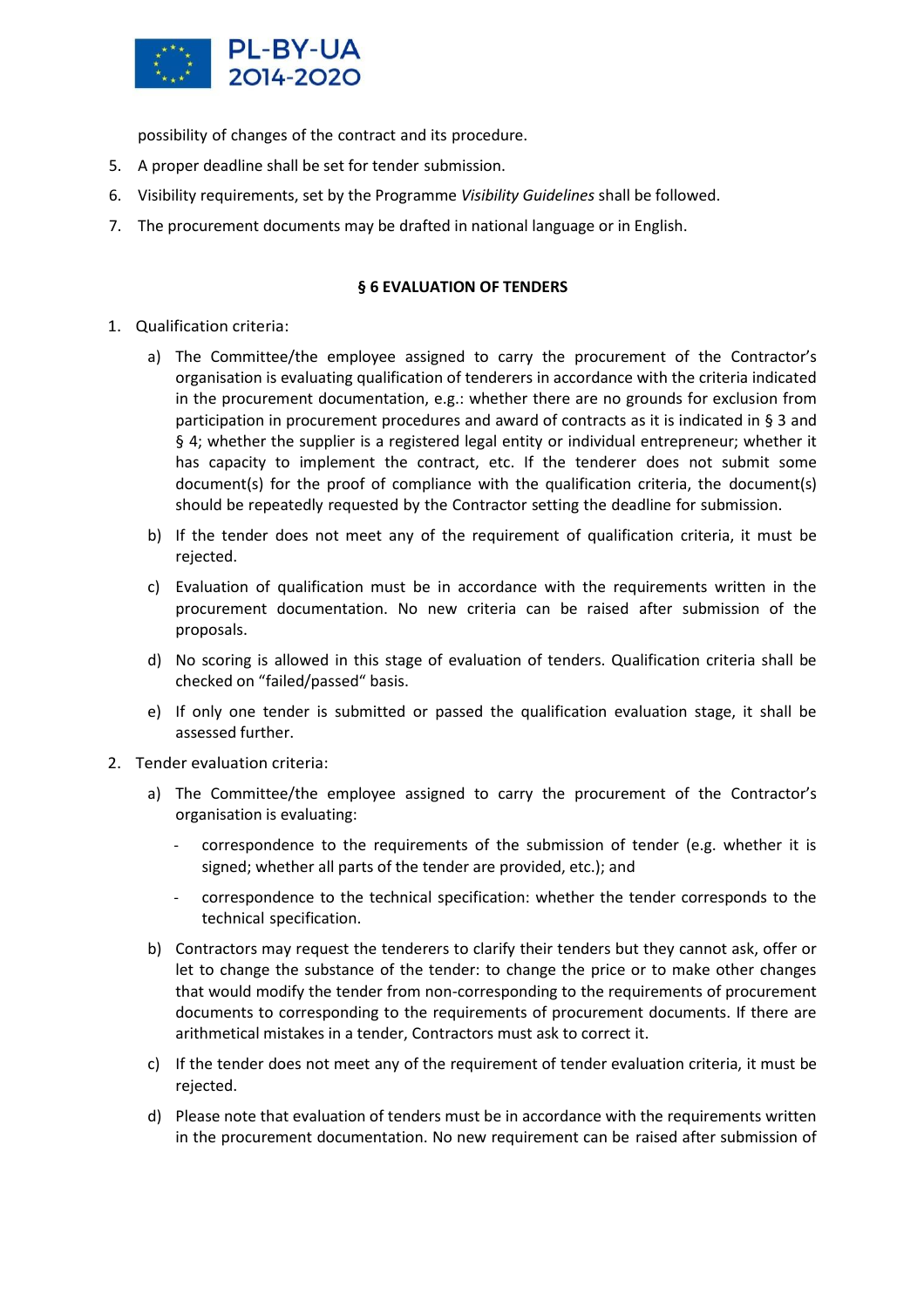

the tenders.

- e) No scoring is allowed in this stage of evaluation of tenders. Tender evaluation criteria shall be checked on "failed/passed" basis.
- 3. Contracts award criteria:
	- a) Contractors shall base the award of contracts on the most economically advantageous tender or on the smallest price tender, depending on the criteria set in the procurement documentation.
	- b) The most economically advantageous tender from the point of view of Contractor shall be identified on the basis of the price or the best price-quality ratio, which shall be assessed according to the set criteria, including qualitative criteria, environmental and/or social aspects, linked to the subject-matter of the contract in question. Such criteria may comprise, for instance:
		- quality, including technical merit, aesthetic and functional characteristics, accessibility, design for all users, social, environmental and innovative characteristics and trading and its conditions;
		- organisation, qualification and experience of staff assigned to performing the contract, where the quality of the staff assigned can have a significant impact on the level of performance of the contract; or
		- delivery conditions such as delivery date, delivery process and delivery period or period of completion.

Scores must be given to the tenders. Clear and transparent methodology of scoring must be indicated in the procurement documentation. The contract is awarded to a supplier whose tender has received the highest score.

- c) If the contract award criteria indicated in the procurement documentation is the smallest price – then the contract is awarded to the tenderer which offers the smallest price.
- d) No preferential discounts for suppliers or goods of certain nationality/origin are allowed when evaluating tenders.
- e) Despite the chosen contract award criteria: most economically advantageous or the smallest price, tenders must be evaluated in accordance with the points 1 and 2 of the paragraph, i.e. the contract must be awarded to a supplier which meets the qualification and tender evaluation criteria indicated in the procurement documentation.

# **§ 7 REQUIREMENTS FOR CONCLUSION**

# **AND IMPLEMENTATION OF THE CONTRACT**

- 1. When awarding the contract, the price set in the successful tender/ the final negotiations price recorded in the negotiations minutes or the final tender submitted after the negotiations as well as the contract terms and conditions specified in the procurement documents and in the tender may not be altered.
- 2. No modifications to the contracts may be made without a new procurement procedure. Additional services, occurred to be necessary during the project implementation, may be conducted basing on the procedures foreseen by the § 12.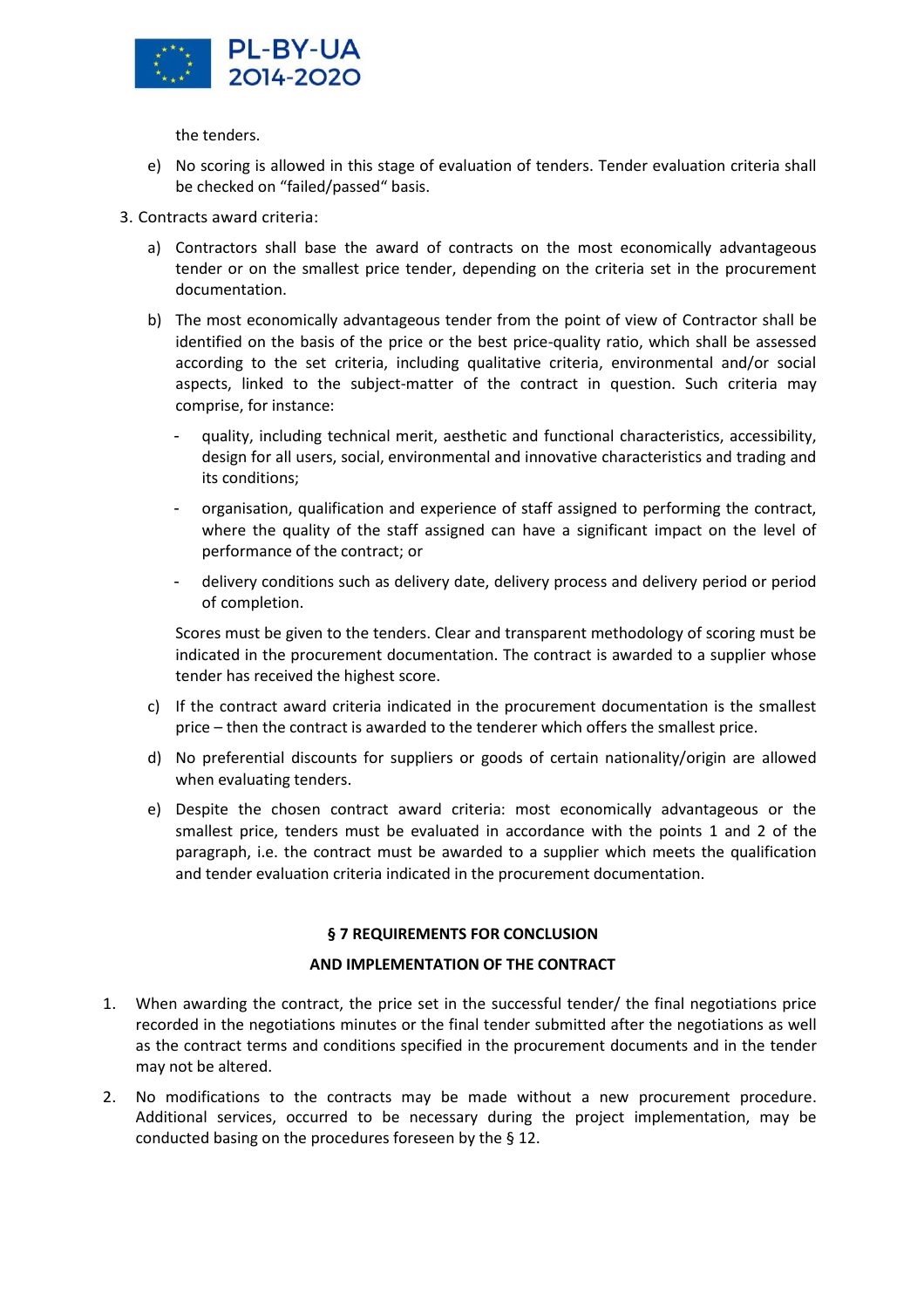

# **§ 8 IRREGULARITIES IN PROCUREMENT PROCEDURES**

- 1. In case of breaching the regulations or principles on the award of contracts, the relevant expenditure related to the contract shall be deemed, in whole or in part, ineligible (applies to all Contractors).
- 2. Determining the amount of ineligible expenditure takes place pursuant to *the Guidelines on Financial Corrections in the Cross-Border Cooperation Programme Poland - Belarus - Ukraine 2014-2020 (Annex 1 to the Programme Guidelines on expenditure verification)*, in the version applicable in the day of finding the irregularities.

# **§ 9 VALUE AND PROCEDURES OF THE SERVICES PROCUREMENT**

| <b>Threshold</b>       | $<$ 2 500 €  | 2 500 € < 20 000 € | ≥ 20000€                            |
|------------------------|--------------|--------------------|-------------------------------------|
| Service<br>procurement | Direct award | Single tender      | Competitive negotiated<br>procedure |

*Table 1. Thresholds and types of procurement*<sup>2</sup>

- 1. Before the selection of the procedure the Contractor should calculate the estimated costs of the service contract basing on the tasks received from the JTS/MA, available open information about market prices and similar services purchased earlier. Value of the procurement should be counted without value added tax.
- 2. In the case if the procurement is organised in the national currency other than euro, InforEuro [\(http://ec.europa.eu/budget/inforeuro/\) e](http://ec.europa.eu/budget/inforeuro/))xchange rate of the month of the launch of the tender should be used in order to choose the relevant procurement procedure.
- 3. It is not allowed to split the procurements into separate procurement procedures artificially in order to avoid the binding thresholds. Similar types of services should be joined and tendered under one procedure.
- 4. In duly justified cases the splitting will not be regarded artificial due to the timing reason. That means that when services are required at different stages of the project the contract could be split. In such situation the threshold for each the procurement may be calculated separately.
- 5. The procurement could be split by lots, allowing different companies bidding and winning in different lots. In this case the total value of such procurement is counted as the sum of all lots<sup>3</sup>.
- 6. Service contracts with a value of EUR 20 000 or more shall be awarded by means of a competitive negotiated procedure described in § 10.
- 7. For services of a value of less than EUR 20 000 the Contractor may place orders on the basis of a

 $2$  More strict procedure can be applied in all cases despite the threshold, e.g., competitive negotiated procedure without publication instead of single tender for the contract with a value of EUR 6.000

<sup>&</sup>lt;sup>3</sup> Note: If procurement has become unsuccessful for some lot(s), a new procurement procedure(s) should be organized for it (them). Meanwhile contract(s) should be signed for the successful lot(s). At the same time the threshold shall be calculated basing on the initial procurement (i.e. including the value of successful lots).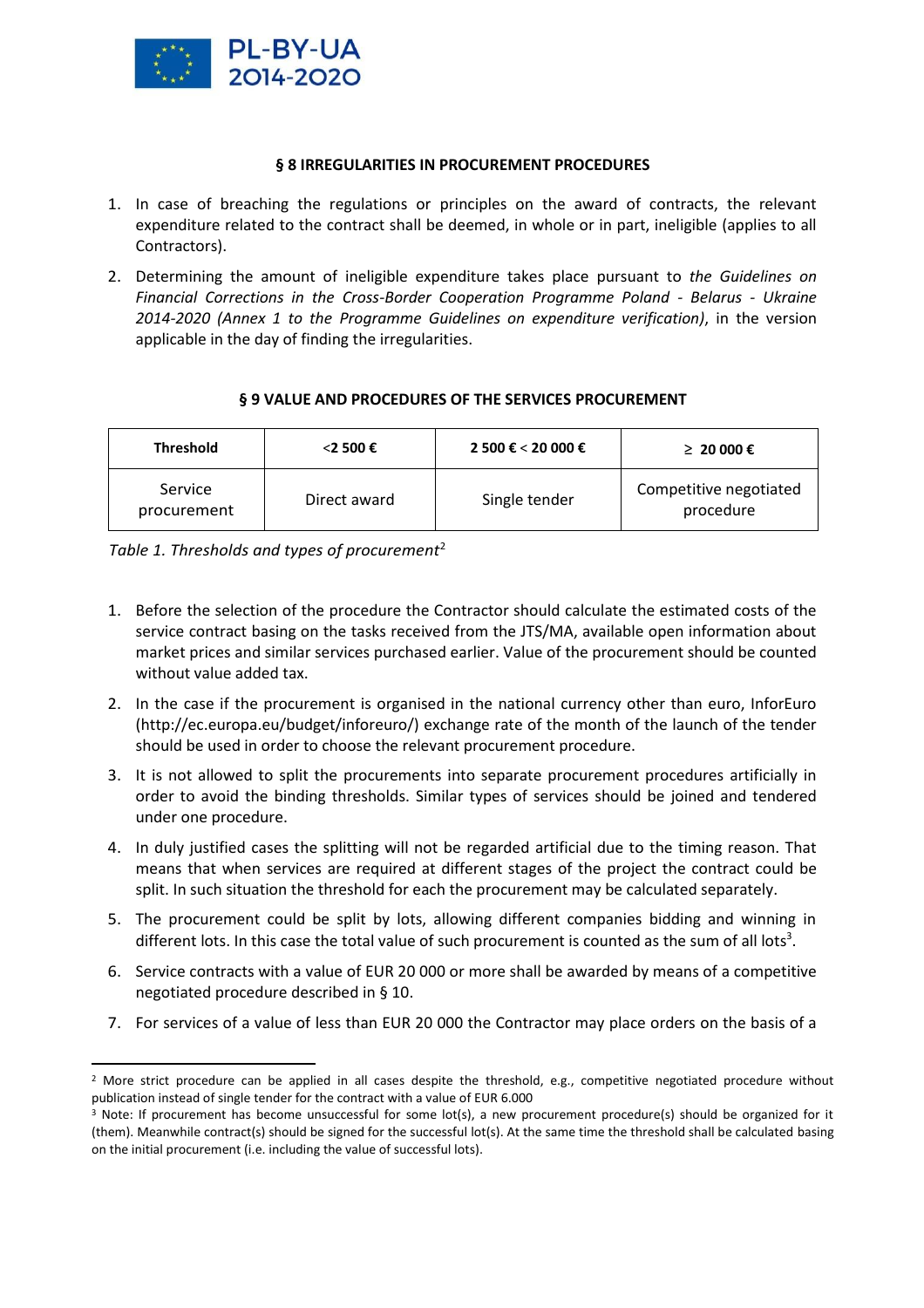

single tender described in § 11.

8. For services of a value of less than EUR 2 500 the Contractor may place orders on the basis of a direct award described in § 13.

# **§ 10 COMPETITIVE NEGOTIATED PROCEDURE**

- 1. Service contracts with a value of EUR 20 000 or more shall be awarded by means of a competitive negotiated procedure published on the Contractors' web-site (if available), Programme web-site and Facebook page.
- 2. In addition, the Contractor should directly invite at least 3 potential subcontractors, seeking for JTS approval of the list of potential subcontractors which should be invited. The JTS has the right to increase the number of entities to be informed or to invite potential subcontractors directly.
- 3. The minimum time limit for the receipt of tenders shall be at least 14 calendar days from the date on which the contract notice was sent. Where a state of urgency, duly substantiated by the Contractor, renders impracticable this time limit, it may be shortened to 7 calendar days from the date on which the contract notice was sent.
- 4. All tender offers should be sent within the established deadline only in e-versions (zipped and coded files) to the e-mail [procurements@pbu2020.eu](mailto:procurements@pbu2020.eu) managed by the JTS (details shall be provided in the procurement notice). The JTS sends to the Contractor only the offers that fulfilled the administrative criteria to participate in the tender (received in the deadline, coded, etc.).
- 5. For contracts with a value of EUR 20 000 or more, the following rules shall apply in addition:
	- a) an Evaluation Committee (hereinafter the Committee) shall be set up to evaluate applications and/or tenders on the basis of the exclusion, selection and award criteria presented by the Contractor in advance in the tender documents. The Committee must have an odd number of members (at least three) with all the technical and administrative capacities necessary to give an informed opinion on the tenders/applications. Decisions of the Committee shall be recorded in the Minutes. The Minutes shall specify reasons and provide explanations of the Committee's decision. The Minutes shall be signed by all the members present at the Committee's meeting. The Minutes shall be available to all bidders, who took part in the procedure;
	- b) sufficient transparency, fair competition and adequate ex-ante publicity must be ensured;
	- c) equal treatment, proportionality and non-discrimination shall be ensured. Contractors shall treat suppliers equally, without discrimination and shall act in a transparent and proportionate manner within the whole period of the implementation of procurement procedure;
	- d) tender documents must be drafted according to the best international practice;
	- e) deadlines for submitting applications or tenders must be long enough to give interested parties a reasonable period to prepare their tenders;
	- f) candidates or tenderers shall be excluded from participating in a procurement procedure if they fall within one of the situations described in § 3. Candidates or tenderers must certify that they are not in one of these situations. In addition, contracts may not be awarded to candidates or tenderers which during the procurement procedure fall within one of the situations referred to in § 4;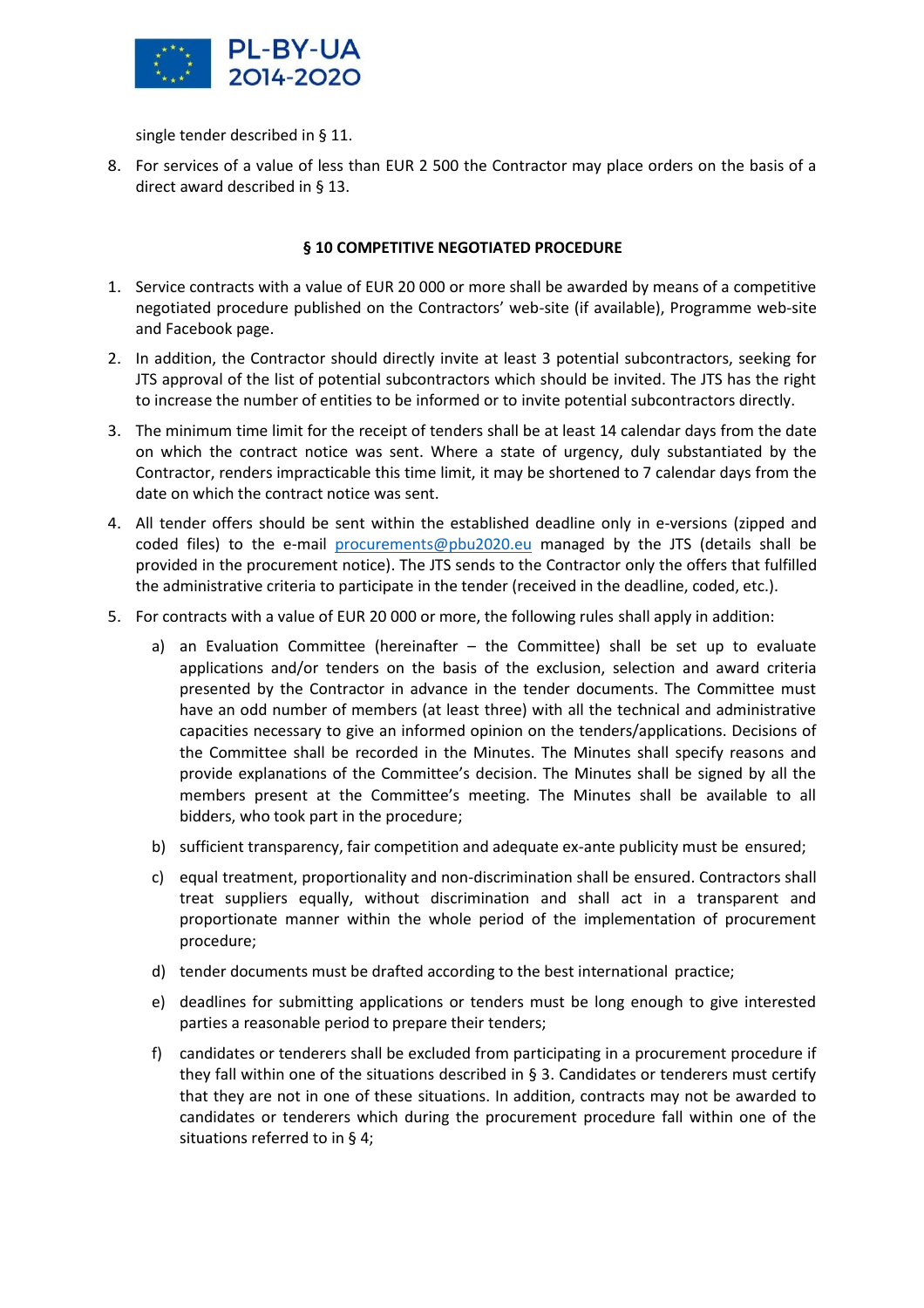

- g) procurement procedures set out in Articles 53 to 56 of the Regulation (EU, Euratom) No 897/2014 shall be followed (see § 9).
- 6. The Lviv Branch Office is strongly encouraged to use Prozorro or similar electronic bidding system for service contracts with a value of EUR 20 000 or more. If such an e-system is used, the provisions of p. 4 above do not apply to the procurement.

#### **§ 11 SINGLE TENDER**

- 1. The Contractor consults 3 candidates seeking for JTS approval of the list of potential subcontractors which should be invited. The JTS has the right to increase the number of entities to be informed or to invite potential subcontractors directly.
- 2. The requests for the offer and responds of candidates shall be made in written (e-mails, paper offer, print out from the web-pages).
- 3. The Contractor must conclude the written contract and fill in the procurement note in accordance with Annex 1 of these *General Rules*.
- 4. The Contractor may decide to use negotiated procedure on the basis of a single tender in the cases referred to in § 12.
- 5. When the contract value is less than EUR 20 000 evaluation of applications and/or tenders may be performed by the employee assigned to carry the procurement of the Contractor's organisation. Grounds of the selection of the winner in this case have to be indicated in the procurement note drafted in accordance with Annex 1.

# **§ 12 USE OF THE NEGOTIATED PROCEDURE WITH A SINGLE TENDER,**

# **PROCUREMENT OF ADDITIONAL SERVICES**

- 1. The contracts may be awarded by negotiated procedure with a single tender consulting one offer in the following cases:
	- a) where, for reasons of extreme urgency $4$  brought about by events which the Contractors could not have foreseen and which can in no way be attributed to them, the time limit for the procedures referred to in above § 10 cannot be kept;
	- b) where the tender procedure has been unsuccessful twice, that is to say, where no qualitatively and/or financially worthwhile tender has been received, in which case, after cancelling the tender procedure, the Contractor may negotiate with one or more tenderers of its choice, from among those that took part in the invitation to tender, provided that the original terms of the contract are not substantially altered;
	- c) where the services are entrusted to public-sector bodies or to non-profit institutions or

<sup>&</sup>lt;sup>4</sup> Operations carried out in crisis situations shall be considered to satisfy the test of extreme urgency. Crisis situations shall be understood as situations of immediate or imminent danger threatening to escalate into armed conflict or to destabilise the country as well as situations caused by natural disasters, manmade crisis such as wars and other conflicts or extraordinary circumstances having comparable effects related inter alia to climate change, environmental degradation, privation of access to energy and natural resources or extreme poverty. The authorising officer by European Union delegation, where appropriate in cooperation with the other authorising officers by delegation concerned, shall establish that a situation of extreme urgency exists and shall review his decision regularly with regard to the principle of sound financial management.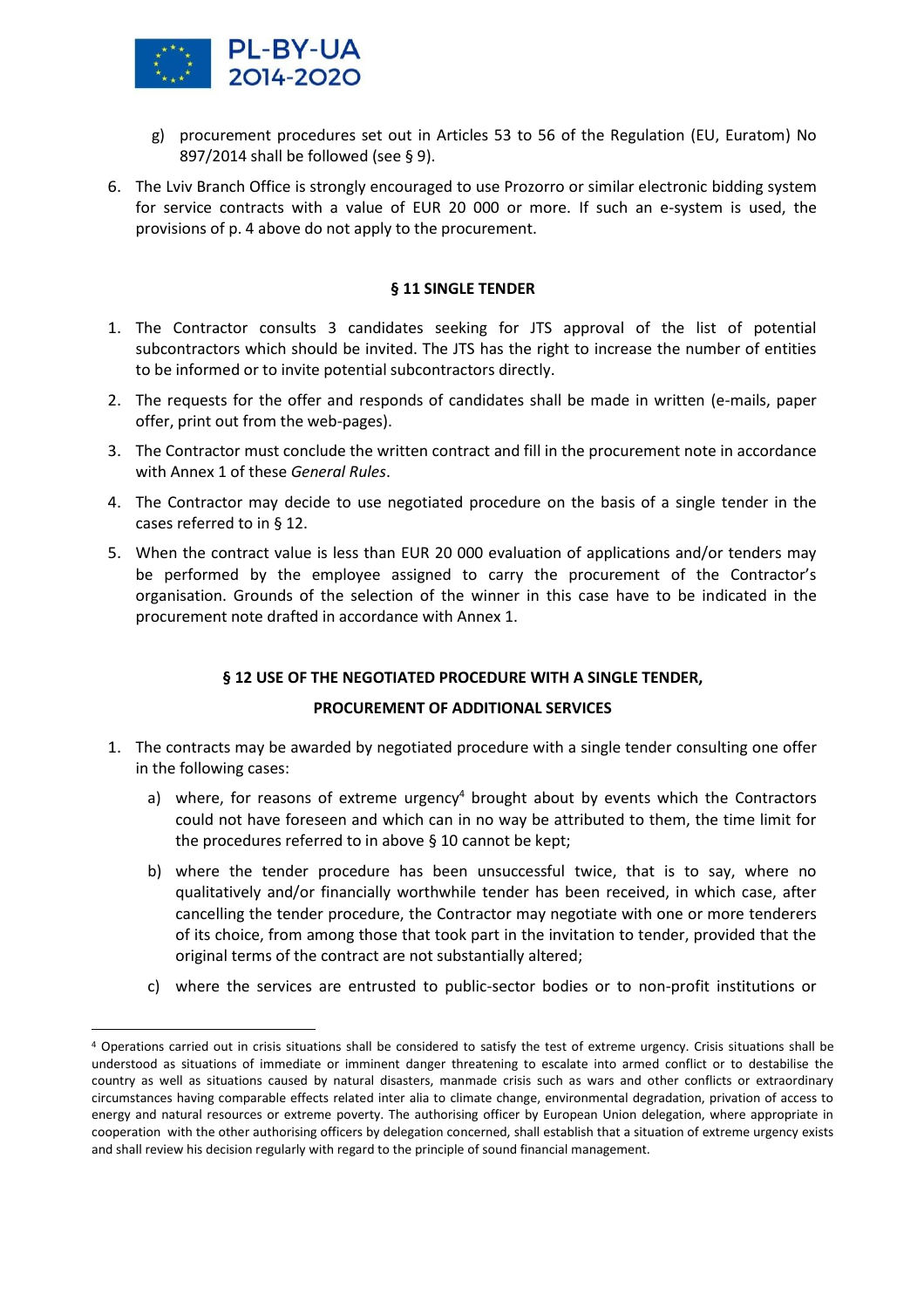

associations and relate to activities of an institutional nature or designed to provide assistance to people in the social field<sup>5</sup>;

- d) where the contract concerned follows a contest and must, under the rules applying, be awarded to the successful candidate or to one of the successful candidates, in which case, all successful candidates shall be invited to participate in the negotiations;
- e) where, for technical reasons, or for reasons connected with the protection of exclusive rights, the contract can be awarded only to a particular service provider;
- f) for contracts declared to be secret, or for contracts which performance must be accompanied by special security measures or when the protection of the essential interests of the Union or the Contractor country so requires;
- g) where a new contract has to be concluded after early termination of an existing contract;
- h) additional services in line with requirements of point 2.
- 2. The contractor for the already started services may be awarded the contract for additional services, if:
	- a) additional services not covered by the principal contract but which, as a result of unforeseen circumstances, have become necessary for the performance of the contract, provided that the additional service cannot be technically and economically separated from the principal contract without serious inconvenience for the contracting authority and the aggregate amount of additional services does not exceed 50 % of the value of the principal contract;
	- b) additional services consisting in the repetition of similar services entrusted to the contractor providing services under a first contract, provided that:
		- a contract notice was published for the first service and the possibility of using the negotiated procedure for new services for the project and the estimated cost were clearly indicated in the contract notice published for the first service;
		- the extension of the contract is for a value and duration not exceeding the value and the duration of the initial contract.

# **§ 13 DIRECT AWARD**

- 1. The Contractor consults 3 candidates or more of its choice and negotiates the terms of the contract with it verbally: by phone, e-mail, via internet, etc.
- *2.* Despite the fact that no written procurement documents must be prepared, the Contractor must fill in the procurement note in accordance with Annex 1 of *General Rules*.

<sup>&</sup>lt;sup>5</sup> Services directly linked to the statutory mission of the public sector bodies.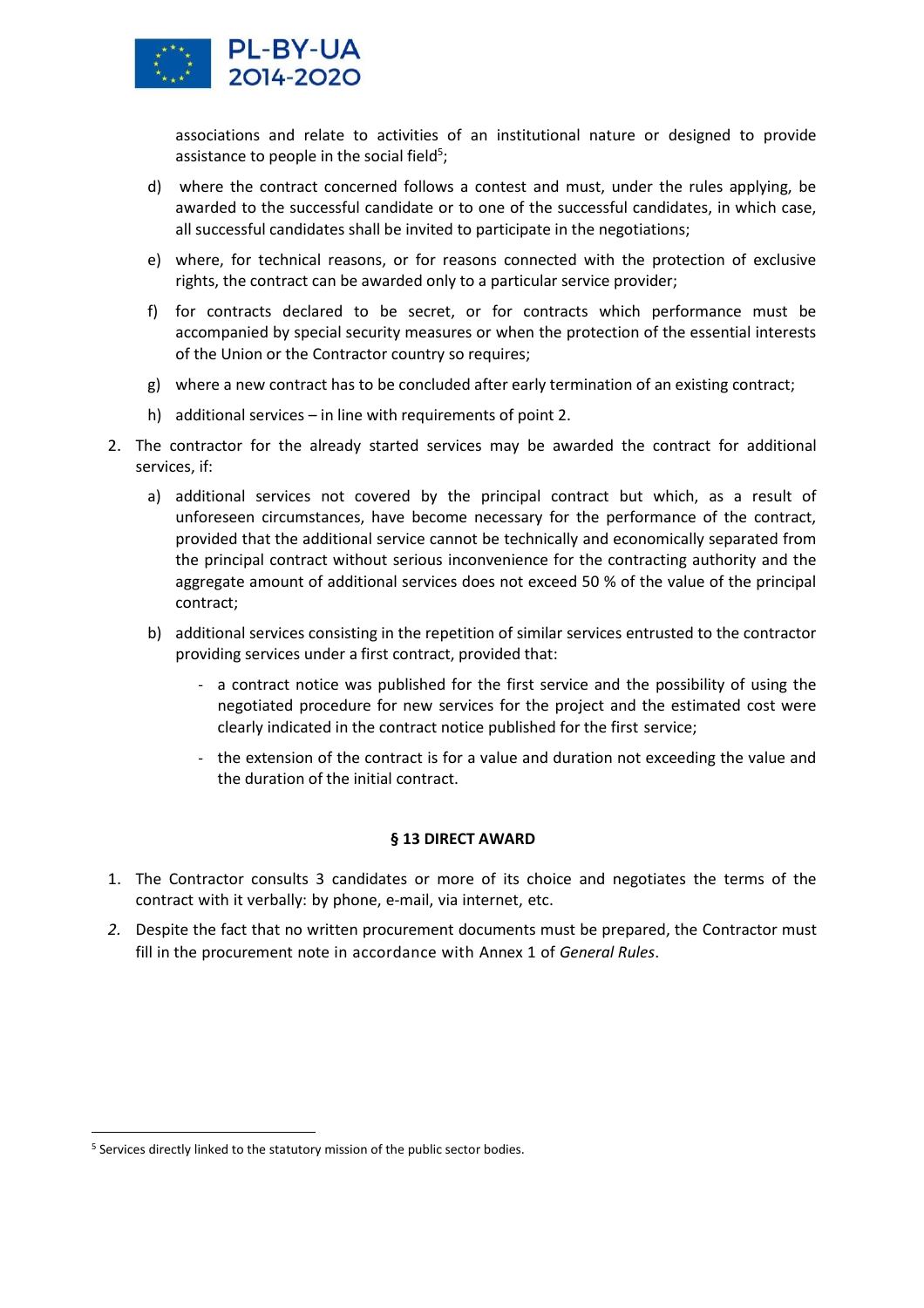

*Annex 1. Procurement Note*

# PROCUREMENT NOTE

 $\overline{\phantom{20}}$  . 20

*(day) (month) (year)*

Candidates consulted:

Title of the procurement, short description of the procurement object:

Contract award criteria (the smallest price or the most economically advantageous tender):

Date of the invitation sent to suppliers with a request to participate in procurement:

Type of procurement procedure:

Justification for selected procedure (reference to point of the Guide):

| No. | Name of<br>candidate | Contact person from candidate's<br>organisations (position, name,<br>surname, phone No.) | Date of<br>tender<br>submission | Price of the tender /<br>main characteristics |
|-----|----------------------|------------------------------------------------------------------------------------------|---------------------------------|-----------------------------------------------|
|     |                      |                                                                                          |                                 |                                               |
|     |                      |                                                                                          |                                 |                                               |

| Candidate           |
|---------------------|
| announced as<br>a a |
| winner and reasons  |
| for such a decision |

Procurement procedure performed and procurement note filled in by:

................................................... .................................................... ...............................................

(position) (name, surname) (signature, date)